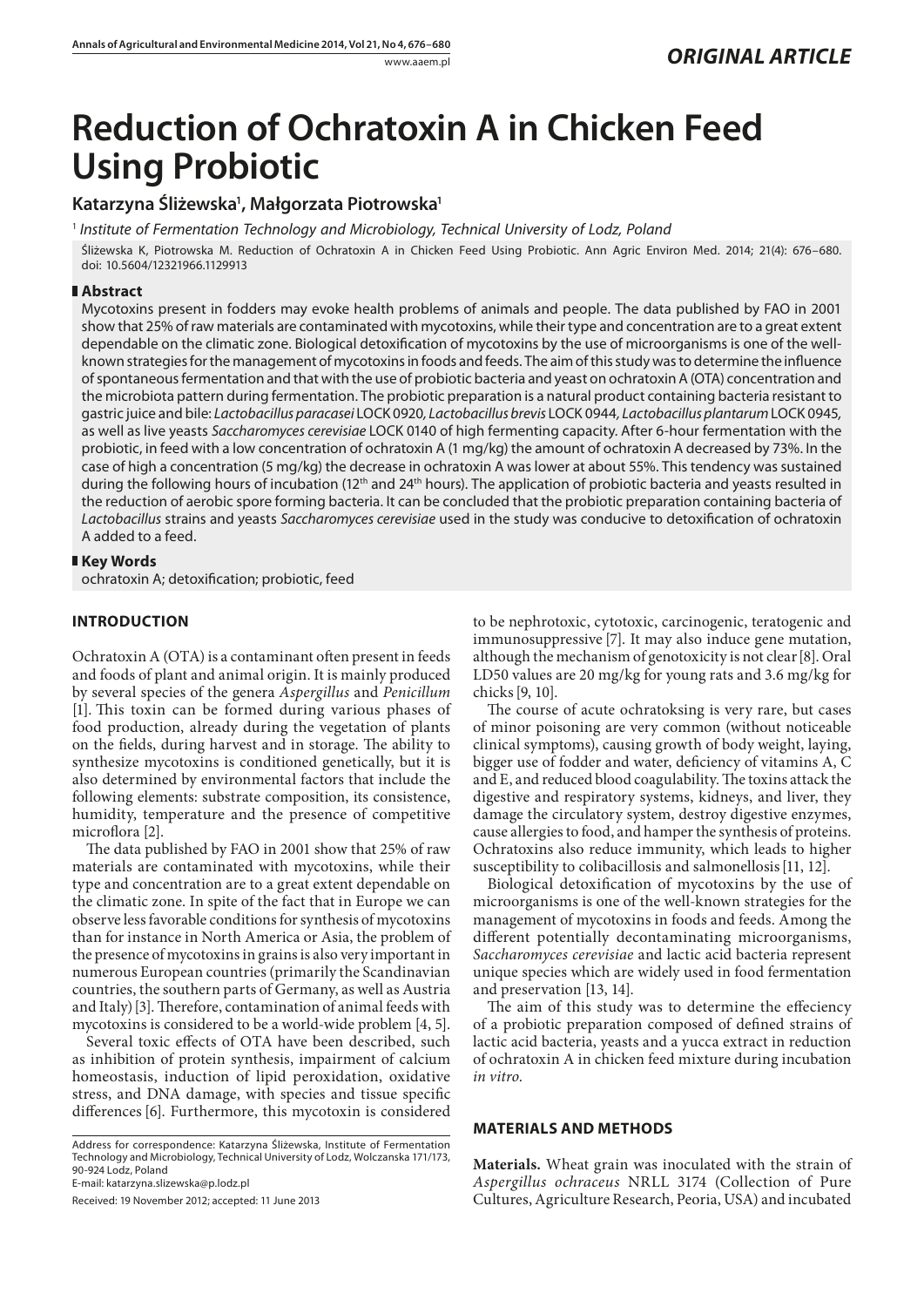Katarzyna Śliżewska, Małgorzata Piotrowska . Reduction of Ochratoxin A in Chicken Feed Using Probiotic

to obtain high concentration of ochratoxin A in accordance with a procedure described by Xiao et al. [15]. Twenty Erlenmeyer flasks (500 mL), each containing 30 g of feedgrade wheat and 30 ml of distilled water, were autoclaved for 30 min at 120°C and then inoculated with *Aspergillus ochraceus* NRLL 3174. The culture was maintained at 30°C in a dark room. The fermentation was terminated on day 12 of incubation, the contaminated wheat was dried for 72 h, ground and the ochratoxin A concentration was determined. The diet was formulated to meet or exceed the requirements of broilers (Table 1), adequate amount of contaminated wheat was substituted for uncontaminated one to obtain the final concentration of 1 or 5 mg of ochratoxin A per kg of diet.

| Table 1. Composition of the feed mixture for broiler chickens, g/kg <sup>1</sup> |  |  |  |
|----------------------------------------------------------------------------------|--|--|--|
|----------------------------------------------------------------------------------|--|--|--|

| Component                 | g/kg  |  |  |
|---------------------------|-------|--|--|
| Wheat                     | 330.7 |  |  |
| Soyabean meal             | 380.6 |  |  |
| Maize                     | 200.0 |  |  |
| Limestone                 | 8.5   |  |  |
| Dicalcium phosphate       | 18.0  |  |  |
| NaCl                      | 3.0   |  |  |
| Rapeseed oil              | 50.0  |  |  |
| Vitamin-mineral premix    | 5.0   |  |  |
| Wheat starch or probiotic | 1.0   |  |  |
| L-lysine (78%)            | 1.0   |  |  |
| DL-methionine (98%)       | 1.2   |  |  |
| Feed enzyme               | 1.0   |  |  |
|                           |       |  |  |

<sup>1</sup> concentration of ochratoxin A in feed mixture was 1 mg/kg or 5 mg/kg

The probiotic preparation (PP) used contained (per 1 kg): 1010 of *Lactobacillus* cells (*L. paracasei* LOCK 0920, *L. brevis* LOCK 0944 and *L*. *plantarum* LOCK 0945), 106 of yeast *Saccharomyces cerevisiae* LOCK 0140 cells and 50 g of *Yucca schidigera* extract. The strains derived from Centre of Industrial Microorganisms (LOCK), Institute of Fermentation Technology and Microbiology, Technical University of Lodz in Poland. The strains were formerly used in broiler trials [29], the preparation possess full probiotic documentation and is licensed [16].

**Fermentation.**The 1 kg samples of broiler diets with different ochratoxin A concentration were closed tightly in polyethylene bags and sterilized by radiation with doses ranging 25 kGy at ambient temperature. Radiation was carried out by <sup>60</sup>Co γ-rays at a dose rate of 0.2 Gy s<sup>-1</sup>, Fricke dosimetry being employed. Sterilized control samples were kept tightly closed at 37°C and sampled after 6, 12 and 24 h for ochratoxin A analysis.

The one kg samples of each unsterilized diet without supplement (spontaneous fermentation) or with addition of 1 g PP per kg (probiotic fermentation) was mixed with distilled water in a proportion of 1:1.5 (w/w) and incubated at 37°C in an aerobic atmosphere for 24 h. Fermentation was made in triplicate. After 6, 12 and 24 h of fermentation the 10 g of each diet were sampled for microbiological and ochratoxin A analysis.

**Analytical Procedures.** The concentration of ochratoxin A in wheat grain and in diets was measured with an enzyme linked immunosorbent assay (ELISA direct competitive immunoassay with horseradish peroxidase conjugate) using a commercial ELISA kits (OchraQuant Ochratoxin, Romer Labs Diagnostic, Singapore) according to the procedure described in the Ochra-Quant Assay kit manual. In brief: ochratoxin A was extracted from 10 g of sample with 50 mL methanol:water (70:30 v/v). Independently, 100 µL of conjugate mixture were added to each well containing standards and previously filtered samples (50 µL). After mixing, 50 µL were transferred to wells containing antibodies and incubated for 15 min. Then, the content was eliminated, and the wells were washed five times with deionized water. Any excess of water was discarded and the wells were dried. Substrate (50 µL) was then added to each well, incubated for 5 min, and the reaction was stopped by adding 50 µL stop solution. Optic density was read with an UVM 340 microplate reader (Asys, Austria) using a 450 nm filter. The ochratoxin A concentration was calculated by extrapolating the optic density with the respective calibration curve [17].

**Microbiological Analyses.**The microbiological analyses were carried out according to the Polish Standard of PN-ISO [18]. The following bacteria species were identified: *Lactobacillus*  on MRS agar medium (Merck), using a double-layer technique and anaerobic incubation at 35°C/72 h; *Clostridium* on TSC agar (Merck) and anaerobic incubation at 37°C/18–24 h; *Pseudomonas* on PM5 agar (BTL) and anaerobic incubation at 37°C/24 h; the coli group on VRBL agar (Merck) and aerobic incubation at 35°C/24 h; total number of anaerobic bacteria on Plate Count agar (Merck) and anaerobic incubation at 35°C/24 h, and total number of yeasts on YGC agar (Merck) and aerobic incubation at 20°C/120 h. Anaerobic bacteria were cultured in the anaerobic atmosphere of H:N:CO<sub>2</sub> 1:8:1 (Anaerobic Workstation Concept 400, Biotrace Int.). The specific morphology of cells was checked under a microscope (Olympus CX-41). Each determination was done in triplicate. The results are presented as colony forming units (CFU) per gram samples.

**Calculations and Statistical Analysis.** Data were collected in triplicate subjected to tree-way analysis of variance by the general linear model (GLM) procedure of Statgraphics Centurion XVI. Statistical significance was accepted at P<0.05. In case when significant difference was found, post-hoc Tukey HSD difference test was used to compare between mean differences. For bacterial counts the analysis of variance was carried out on data submitted to logarithmic transformation.

#### **RESULTS**

#### **Fermentation With a Probiotic Preparation**

After 6-hours of fermentation with the probiotic cultures, the amount of ochratoxin A was reduced to 0.45 mg/kg (by 55%) in the case of the sample containing the initial concentration of ochratoxin A equal to 1 mg/kg in the medium, and to 1.36 mg/kg (by 73%) in the sample with a higher dose of the toxin. This reduction was sustained on the same level throughout the following hours of incubation. The results of the analysis of variation in the ANOVA test showed that the probiotic preparation reduced the level of ochratoxin A in a statistically significant way in comparison with the sample subject to spontaneous fermentation (Fig. 1).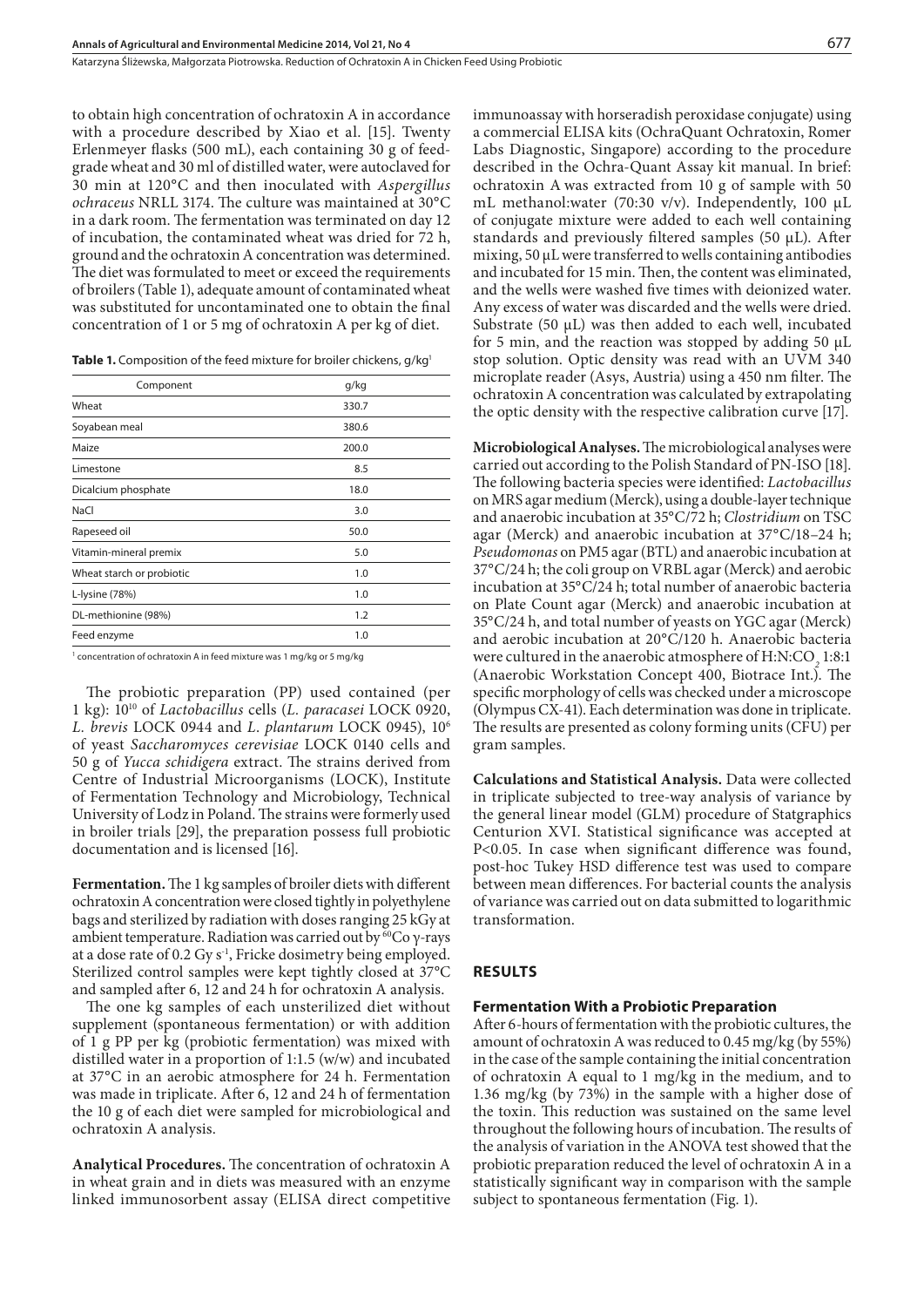#### **Spontaneous Fermentation**

During spontaneous fermentation, we observed that after 6-hours of fermentation of feed for broiler chickens containing ochratoxin A (with the initial concentration of 1 or 5 mg/kg) the amount of the toxin was reduced to 0.79 and 3.15 mg/kg, respectively, which translates into 21% and 37% (Figure 1). This tendency was sustained during the following hours of incubation (12 and 24 hours).

#### **Control (Irradiated Feed)**

After 6-hours of incubation at the temperature of 37°C of a feed mix that had been previously subject to radiation sterilization, the amount of ochratoxin A was reduced to 0.81 mg/kg (by 19%) in the case of the sample containing the initial concentration of ochratoxin A equal to 1 mg/kg in the medium, and to 4.23 mg/kg (by 15%) in the sample with a higher dose of the toxin. This reduction was sustained on the same level throughout the following stages of incubation (Fig. 1).



**Figure 1.** Concentration of ochratoxin A [mg/kg] in the diet (values are means of 3 replicates ± SEM): a) initial concentration 1 mg/kg b) initial concentration 5 mg/kg Asterisks indicate significant differences (P < 0.05).

## **Change in the Microflora Pattern**

Main effects of experimental treatments on bacteria and yeasts number was shown in Table 2. Initial dietary ochratoxin A did not affect bacteria and yeasts counts. *Lactobacillus*, total bacteria and yeasts counts increased (P<0.01) during incubation in diets without and with probiotic preparation. However, the increase in bacterial counts was higher by 2 orders of magnitude, in yests counts by 4 orders of magnitude in the diets supplemented with the probiotic preparation (interactions probiotic x time were highly significant).

The inhibition of viable aerobic spore forming bacteria increased in unsupplemented diets and decreased in the diets supplemented with probiotic (interactions probiotic x time were highly significant). Significant interaction (P<0.05) was found also between initial dietary ochratoxin A level and time of incubation for anaerobic spore forming bacteria, their numbers decreased in the diet containing 1 mg ochratoxin A after 6 h, than slightly increased, while in the diet containing 5 mg ochratoxin A it increased with time of incubation (Tab. 2).

**Table 2.** Main effects of supplementation with probiotic preparation, dietary ochratoxin A level and time of incubation on bacterial and yeasts counts, log CFU/g diet

| Main effect              | Total no of<br>bacteria | Anaerobic<br>spore<br>forming<br>bacteria | Lactobacillus     | Total no of<br>yeasts |
|--------------------------|-------------------------|-------------------------------------------|-------------------|-----------------------|
| Ochratoxin A level (A)   |                         |                                           |                   |                       |
| $1$ mg/kg                | 7.62                    | 3.02                                      | 6.44              | 4.92                  |
| 5 mg/kg                  | 7.55                    | 3.32                                      | 6.27              | 4.82                  |
| <b>SEM</b>               | 0.341                   | 0.418                                     | 0.246             | 0.210                 |
| Probiotic (P) supplement |                         |                                           |                   |                       |
| Without probiotic        | 7.12                    | 4.10 <sup>a</sup>                         | 4.33 <sup>A</sup> | 2.87 <sup>A</sup>     |
| With probiotic           | 8.05                    | 2.24 <sup>b</sup>                         | 8.37 <sup>B</sup> | 6.87 <sup>B</sup>     |
| <b>SEM</b>               | 0.341                   | 0.418                                     | 0.246             | 0.210                 |
| Time of incubation (T)   |                         |                                           |                   |                       |
| 0                        | 6.62 <sup>A</sup>       | 3.26                                      | 4.93 <sup>A</sup> | 3.72 <sup>A</sup>     |
| 6h                       | 7.35 <sup>B</sup>       | 3.08                                      | 6.08 <sup>B</sup> | 4.52 <sup>B</sup>     |
| 12h                      | 7.95c                   | 3.13                                      | 6.98 <sup>c</sup> | 5.18 $C$              |
| 24 <sub>h</sub>          | 8.42 <sup>D</sup>       | 3.22                                      | 7.42 <sup>D</sup> | 6.07 <sup>D</sup>     |
| <b>SEM</b>               | 0.095                   | 0.079                                     | 0.135             | 0.100                 |
| <b>Interactions</b>      |                         |                                           |                   |                       |
| $A \times P$             | <b>N<sub>S</sub></b>    | <b>Ns</b>                                 | <b>Ns</b>         | <b>N<sub>s</sub></b>  |
| $A \times T$             | <b>Ns</b>               | 0.05                                      | ns                | ns                    |
| $P \times T$             | >0.001                  | >0.001                                    | >0.001            | >0.001                |
|                          |                         |                                           |                   |                       |

a,b, A,B within columns, for each main effect, means with different superscript letters are significantly different at:  $a,b$ , P < 0.05;  $A,B$  P < 0.01

## **DISCUSSION**

Protection against mycotoxin contamination of plant raw materials processed in the course of biotechnological procedures and designated as feed for animals is primarily focused on preventive actions. These actions include proper conditions of cultivation, harvesting and storing of the crops [19]. If the plant raw material happens to be contaminated with mycotoxins it should be subject to detoxication. In case of feeds, FAO accepts some methods of mycotoxin elimination that use chemical compounds and physical processes, but they have to fulfill numerous requirements. The requirements include a condition saying that the feeds have to preserve their nutritive and sensory values, as well as the physical properties of the product. Moreover, the process of detoxification has to be economically justified [20].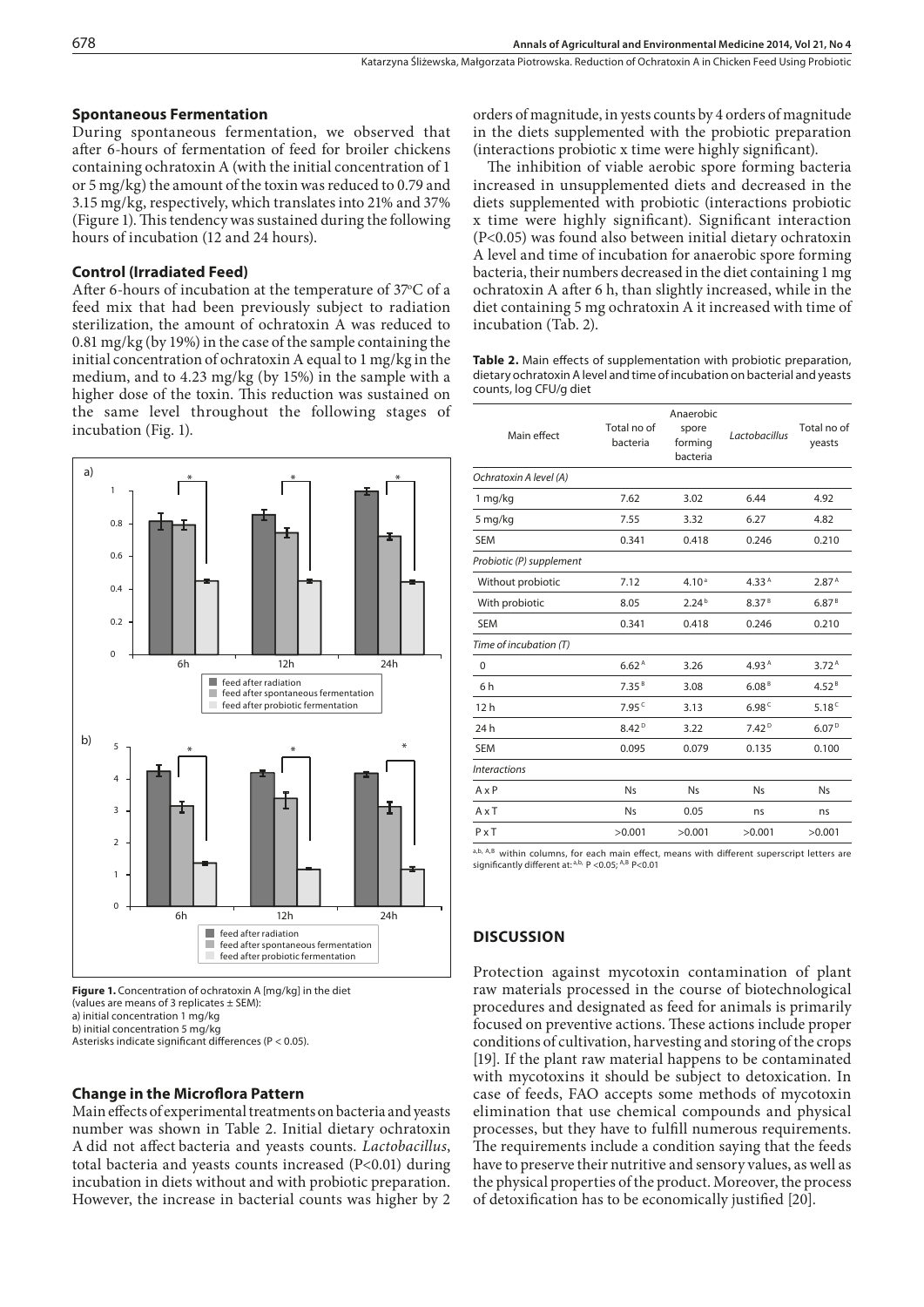Katarzyna Śliżewska, Małgorzata Piotrowska . Reduction of Ochratoxin A in Chicken Feed Using Probiotic

Ochratoxin A detoxification strategies are classified depending on the type of treatment – physical, chemical or microbiological – and their objective is to reduce or eliminate the toxic effects of ochratoxin A by destroying, modifying or absorbing this mycotoxin. The ideal detoxification method would be easy to use and economical, and would not generate toxic compounds or alter other food quality parameters such as nutrient content [21]. Thus, first the effect of particular stages of processing on toxin reduction should be studied [22]. Where this is impossible, other additional ways of treatment (physical, chemical or microbiological) should be considered [23].

Biological detoxification of mycotoxins in food, raw products, mixed protein feeds and also in human and animal organisms is a novel and very promising method. Among the organisms that have been used in scientific research into mycotoxin elimination, one should enumerate: *Acinetobacter calcoaceticus* bacteria, *Aspergillus*, *Alternaria, Botrytis, Cladosporium, Phaffia, Penicillum* and *Rhizopus* moulds [24], lactic acid bacteria of the *Lactobacillus* strains [25] and *Saccharomyces* yeasts [26, 27]. Ŝtyriak et al. [28] examined 10 yeast strains of *Saccharomyces, Kluyveromyces*  and *Rhodotorula* in respect of detoxification of ochratoxin A. It was proven that some yeast species of the *Saccharomyces* strains were characterized with the highest capability of ochratoxin biodegradation. Scott et al. [29] showed a decrease in the amount of ochratoxin A of 21% in malt wort during the fermentation of *Saccharomyces cerevisiae* var. *carlsbergensis* yeast*.* Nevertheless, special interest should be paid to lactic acid bacteria due to their favorable influence on human organisms and the widespread use in the production of fermented food. These bacteria inhibit the growth of moulds as well as their production of mycotoxins [30]. Probiotics also increase the use of feeds by means of producing hydrolytic enzymes [31]. Non-digestible carbohydrates (often described as non-starch polysaccharides) hamper the access of gastric juices to nutrients contained in the cells of plant feeds. They are also characterized by the ability to bind substantial amounts of water. Young animals fed with feeds containing significant amounts of soluble non-digestible carbohydrates are subject to a decrease in their productivity indicators and diarrhea. They also tend to suffer from deficiency of vitamins and mineral elements. Probiotics produce enzymes that decompose carbohydrates. They also increase the activity of the host's enzymes, such as β-galactosidases, saccharase and maltase. Ŝkinjar et al. [32] examined four species of lactic acid bacteria (*Lactobacillus salivarius* subsp. *thermophilus, Lactobacillus delbrueckii* susp. *bulgaricus, Bifidobacterium bifidum*) in respect of their ability to eliminate ochratoxin A from the environment. It was stated that all the examined strains eliminated the toxin in 100% up to the amount of 0.1 µg/ml. However, the higher the toxin concentration was, the lower their ability to eliminate the toxin, and above 1 µg/ ml it did not exceed 40%.

In order to investigate the mechanisms which account for the removal of mycotoxins by LAB, the effects of viable and heat inactivated bacteria were compared in a number of studies [33]. Additionally, the bacteria were treated with enzymes (such as pronase E and lipase) or periodate, which cause alterations to the structure of the cell walls [34]. On the basis of the results obtained in these experiments, it was postulated that the removal of aflatoxin  $B_1$  and zearalenone is due to the non-covalent binding of the toxins to the

carbohydrate moieties of the cell walls. Also the detoxification of heterocyclic aromatic amines was explained by this mechanism [35]. However, since a decrease in their toxic effects was also observed in the case of cytosolic preparations of LAB, it was hypothesized that other mechanisms (e.g. interactions with short chain fatty acids) might also play a role [36]. As mentioned above, ochratoxin A is removed far more efficiently by viable bacteria, which can be taken as an indication that processes other than binding to the cell walls are involved (*e.g.* metabolic conversion by the release of specific enzymes). However, the mechanisms which account for the detoxification are not yet understood. In this context, it is notable that it has been shown that ochratoxin A is detoxified by the representatives of the ruminal microflora via cleavage of the peptide bond, which leads to release of phenylalanine [37].

On the other hand, the research presented hereby showed that a probiotic preparation containing both lactic acid bacteria (*Lactobacillus paracasei* LOCK 0920, *Lactobacillus brevis* LOCK 0944, *Lactobacillus plantarum* LOCK 0945, in the dose of 1010/1 kg of the preparation) and *Saccharomyces cerevisiae* yeasts LOCK 0140 (106 /1 kg of the preparation) was conducive to inactivation of ochratoxin A in a typical feed mix for chickens. After 6-hours of fermentation at a low concentration of ochratoxin A (1 mg/kg), the amount of ochratoxin A decreased by 55%. In the case of a high concentration (5 mg/kg), the reduction in ochratoxin A was lower and equaled about 73%. This tendency was sustained also in the subsequent (12 and 24) hours of incubation.

It can be concluded that the probiotic preparation containing bacteria of *Lactobacillus* strains and yeasts *Saccharomyces cerevisiae* used in the study was conducive to detoxification of ochratoxin A added to a feed mixture for chickens. The application of probiotic cultures of bacteria and yeasts also resulted in the reduction of aerobic spore forming bacteria.

#### **Acknowledgements**

The study was supported by the Polish State Committee for Scientific Research, grant no R12 028 01.

#### **REFERENCES**

- 1. Størmer FC Ochratoxin A a mycotoxin of concern. In: Bhatnagar D, Lillehoj EB, Arora DK Handbook of Applied Mycology. Mycotoxins in Ecological Systems. Marcel Dekker, New York 1992. p.403–432.
- 2. Reyneri A. The role of climatic condition on micotoxin production in cereal. Vet Res Communications. 2006; 30: 87–92.
- 3. FAO/WHO. Safety evaluation of certain mycotoxins in food. Joint FAO/ WHO Expert Committee on Food Additives. 56th Meeting, Geneva, 6–15 February, 2001.
- 4. Awad WA, Ghareeb K, Böhm J, Zentek J. Decontamination and detoxification strategies for the *Fusarium* mycotoxin deoxynivalenol in animal feed and the effectiveness of microbial biodegradation. Food Addit Contam. 2010; 4: 510–520.
- 5. Northolt MD, Bullerman LB, Prevention of mold growth and toxin production through control of environmental conditions. J Food Protection. 1982; 45: 519–526.
- 6. Andersen B, Thrane U. Food-borne fungi in fruit and cereals and their production of mycotoxins. Adv Exp Med Biol. 2006; 571: 137–152.
- 7. Rinaldi G, Mancini E, Ferruzza S, Sambuy Y, Peruzzi G. Effect of red wine on ochratoxin A toxicity in intestinal Caco-2/TC7 cells. Toxicol In Vitro. 2007; 21: 204–210.
- 8. Meca G, Ritieni A. Production and analysis of ochratoxin A produced by *Aspergillus ochraceus* ITEM 5137 in submerged culture. Food Chem. 2009; 117: 470–472.